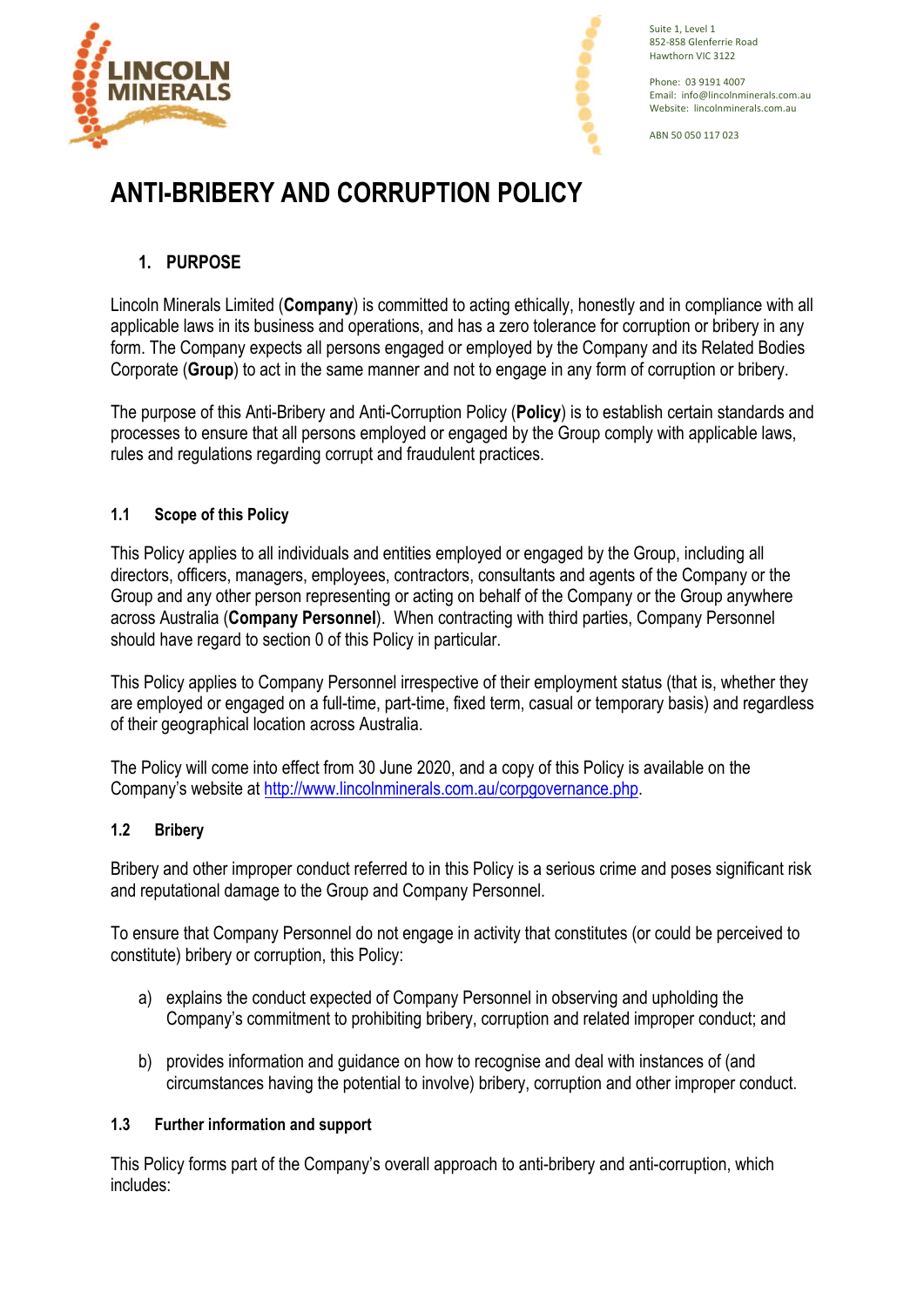- a) the use of anti-bribery and anti-corruption clauses in contracts with third parties; and
- b) internal procedures relating to prohibitions on cash payments to third parties and strict accounting controls in instances where such payments are unavoidable.

The Company encourages all Company Personnel to raise any issues or conduct that concerns them with their relevant manager as soon as possible, regardless of how serious the issue or conduct might be. Details of who you should speak to for further information and support are set out in section 11.

## **2. KEY DEFINITIONS**

The following table sets out various terms/definitions which are used throughout this Policy and their corresponding meaning:

| <b>Bribe</b>                         | means a benefit offered, promised or provided to a Government Official or<br>other person in order to gain or improperly influence (by illegal, unethical<br>or dishonest means) any advantage (including any commercial,<br>contractual, regulatory, business or personal advantage).                                                                                                                                                                                                         |
|--------------------------------------|------------------------------------------------------------------------------------------------------------------------------------------------------------------------------------------------------------------------------------------------------------------------------------------------------------------------------------------------------------------------------------------------------------------------------------------------------------------------------------------------|
| <b>Business</b><br><b>Partners</b>   | has the meaning given to it in section 0, and will generally include but is<br>not limited to consultants, contractors, distributors, joint venture partners,<br>co-investors, agents and intermediaries of the Company or Group.                                                                                                                                                                                                                                                              |
| Company                              | has the meaning given in section Error! Reference source not found                                                                                                                                                                                                                                                                                                                                                                                                                             |
| Company<br><b>Personnel</b>          | has the meaning given in section 1.1.                                                                                                                                                                                                                                                                                                                                                                                                                                                          |
| Corruption                           | Means the dishonest offer, promise or provision of a benefit (or causing a<br>benefit to be provided) to any person which would, if received, tend to<br>influence a Government Official in the exercise of their duties.                                                                                                                                                                                                                                                                      |
| <b>Facilitation</b><br>Payment       | means a payment or other inducement (including a benefit in kind)<br>provided to a Government Official to secure or expedite a routine<br>government action which the Government Official is already ordinarily<br>obliged to perform. This might include (but is not limited to) payments to<br>expedite the issuing or processing of legitimate visas, the scheduling of<br>inspections, obtaining permits and authorisations, or the connection of<br>telephones or other utility services. |
| <b>Government</b><br><b>Official</b> | means anyone regardless of rank or title who is:<br>a)                                                                                                                                                                                                                                                                                                                                                                                                                                         |
|                                      | engaged in public duty in a government agency whether elected<br>b)<br>or appointed, and at any level of government including national,<br>state or local government entities;                                                                                                                                                                                                                                                                                                                 |
|                                      | a member of any legislative, administrative or judicial body;<br>c)                                                                                                                                                                                                                                                                                                                                                                                                                            |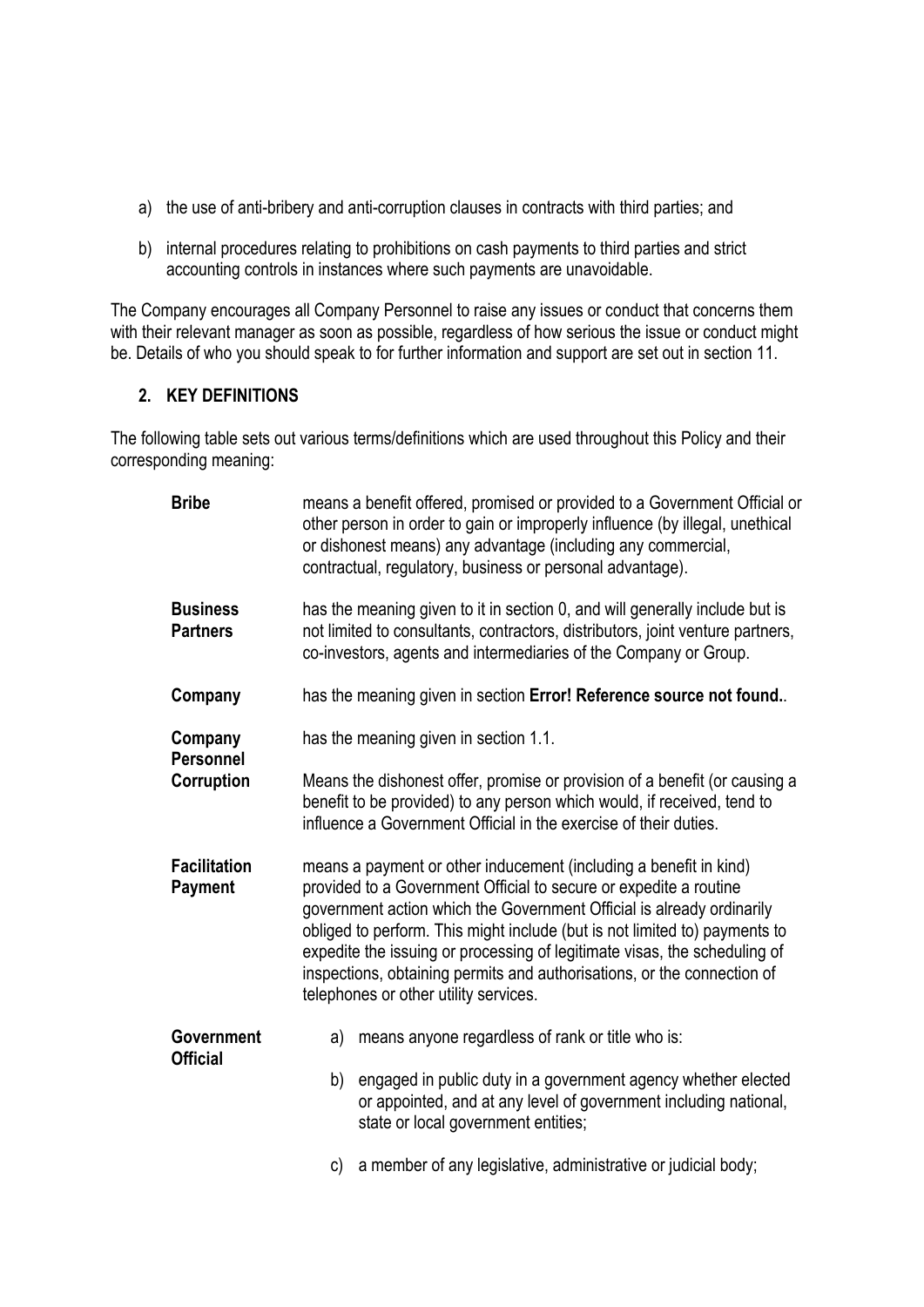|                                                    | an employee of a government agency, regardless of rank<br>d)<br>(including an administrative and/or office worker);                                                                                                            |
|----------------------------------------------------|--------------------------------------------------------------------------------------------------------------------------------------------------------------------------------------------------------------------------------|
|                                                    | an officer or employee of a government-owned or government-<br>e)<br>controlled entity, including state-owned entities that operate in the<br>commercial sector;                                                               |
|                                                    | f)<br>an officer or employee of a public international organisation (such<br>as the United Nations, the World Bank or the International<br>Monetary Fund); or                                                                  |
|                                                    | acting in an official capacity for a government, government<br>g)<br>agency, or state-owned enterprise.                                                                                                                        |
| Group                                              | has the meaning given in section Error! Reference source not found                                                                                                                                                             |
| <b>Policy</b>                                      | means this Anti-Bribery and Anti-Corruption Policy as maintained on the<br>Company's website at<br>http://www.lincolnminerals.com.au/corpgovernance.php.                                                                       |
| <b>Political Party</b>                             | includes any political party, politician, elected official or candidate running<br>for public office in any country.                                                                                                           |
| <b>Related Body</b><br>Corporate                   | has the meaning given in the Corporations Act 2001 (Cth).                                                                                                                                                                      |
| <b>Secret</b><br><b>Commission or</b><br>Kick-back | means an undisclosed payment (including a benefit in kind) which is<br>offered or provided to an agent or representative of a person/company<br>(the 'principal') for the purpose of influencing the conduct of the principal. |

# **3. ANTI-BRIBERY AND CORRUPTION**

#### **3.1 Bribery**

Bribery can take many forms, is often disguised and may be difficult to trace or detect. Depending on the circumstances, it may include such things as giving or receiving:

- a) money (or cash equivalents such as shares, vouchers, gift cards, etc);
- b) gifts, including customary gifts;
- c) entertainment or hospitality (including upgrades, flights or accommodation);
- d) discounts;
- e) Secret Commissions or Kick-backs;
- f) Facilitation Payments;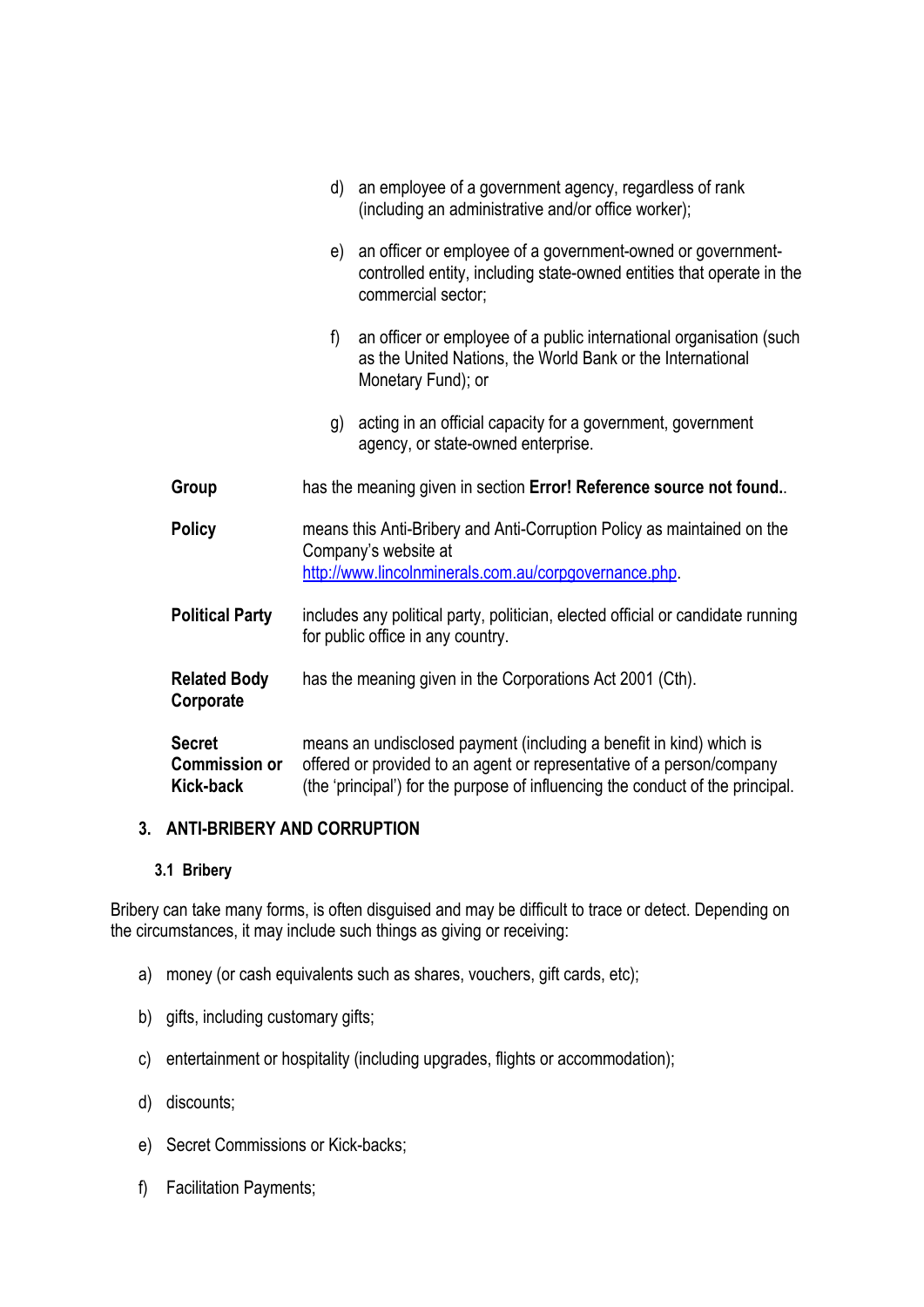- g) political contributions; and
- h) sponsorships (whether financial or by endorsement).

Bribery can be direct or indirect, meaning it can include using an agent or intermediary to make a bribe on your behalf, or making a bribe to an associate of a person you want to influence. The offence of bribery can occur even if a bribe is not actually accepted or paid, or if the bribe is unsuccessful (that is, where the advantage sought is not actually gained).

### **3.2 Prohibitions**

Company Personnel must not, either directly or indirectly:

- a) offer, solicit, promise, give, request, authorise or accept a Bribe or any other improper payment in any form, with the expectation or hope that an advantage will be received or to reward an advantage already given;
- b) authorise, undertake or participate in any form of Corruption or corrupt business practice whether for their own benefit or the benefit of any member of the Group;
- c) offer, promise or make a Facilitation Payment;
- d) offer, promise or give any political contribution unless permitted by section 4 below; or
- e) offer, solicit, promise, give or accept a gift or hospitality unless permitted by section 5 below.

If you are unsure whether any particular conduct, behaviour or practice is acceptable under this Policy, you should check with your relevant manager before engaging in that conduct, behaviour or practice.

#### **3.3 Community support**

For the avoidance of doubt, nothing in this Policy is intended to restrict the Company or Company Personnel from providing general support to the communities in which the Company or the Group operates (including, for example, sponsoring local sporting clubs) so long as they do not do so illegally, unethically or dishonestly and there is no expectation on the part of the Company or any Company Personnel that they will receive a benefit or advantage in return.

## **4. POLITICAL CONTRIBUTIONS**

The Company and Company Personnel must not make any political contributions (in cash or in-kind) to any Political Party. Examples of prohibited political activities and contributions include:

a) sponsorship or hosting of functions or events organised by or associated with a Political Party with the purpose of raising funds, campaigning, launching policies or otherwise building the profile of the Political Party;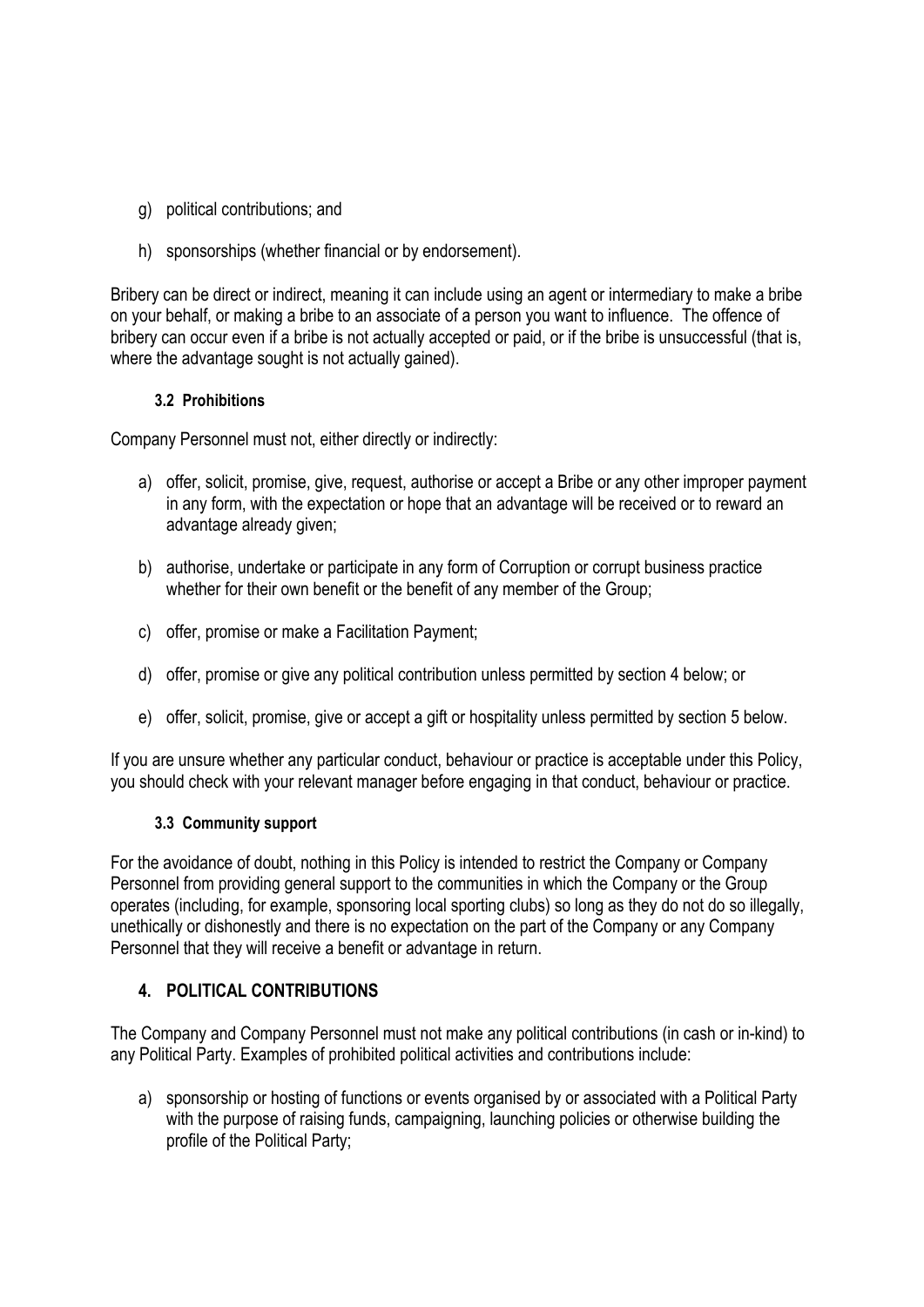- b) free or discounted use of the Company's or the Group's premises, equipment or resources as an in-kind donation to a Political Party;
- c) paying wages or salaries of an employee of the Company or the Group who is working for a Political Party during normal working hours (except where the employee takes paid leave to undertake such work);
- d) using your position at or within the Group to try to influence another company, organisation or person to make a political contribution, or provide any other form of support, to a Political Party; and
- e) attempting to disguise political contributions prohibited under this Policy by using charitable donations or making contributions to organisations that you know to be affiliated with a Political Party.

Circumstances may arise where you are invited to attend an event or activity organised by a Political Party as a representative of the Company or the Group. This may be acceptable if, prior to accepting any such invitation, you seek approval from your manager.

You may participate in political activities in your own personal capacity, provided it is understood and made clear that in doing so you are in no way representing the Company or the Group. Such participation, including contributions of time and money, must be conducted entirely on your own account and your political opinions must not be presented as being those of the Company or the Group.

# **5. GIFTS, ENTERTAINMENT AND HOSPITALITY**

#### **5.1 General**

Gifts, entertainment and other hospitality are often provided for a legitimate business purpose, such as building legitimate business relationships. However, they must never be used to corruptly or improperly influence business decisions.

Giving or accepting gifts, entertainment and other hospitality may pose a risk to the Group because it can compromise (or have the appearance of compromising) the exercise of objective business judgment. This risk is heightened where Government Officials are involved.

To manage these risks, the Company has developed the following rules in sections 5.2 to 0 for giving and accepting gifts.

## **5.2 Giving and accepting gifts, entertainment and other hospitality**

Company Personnel may not give or accept anything of value (including gifts, entertainment or hospitality) to or from any third party unless to do so is in compliance with paragraphs (a) to (g) below:

a) it is directly connected to a legitimate business purpose or activity (for example, building or maintaining a business relationship or continuing a business discussion over a meal);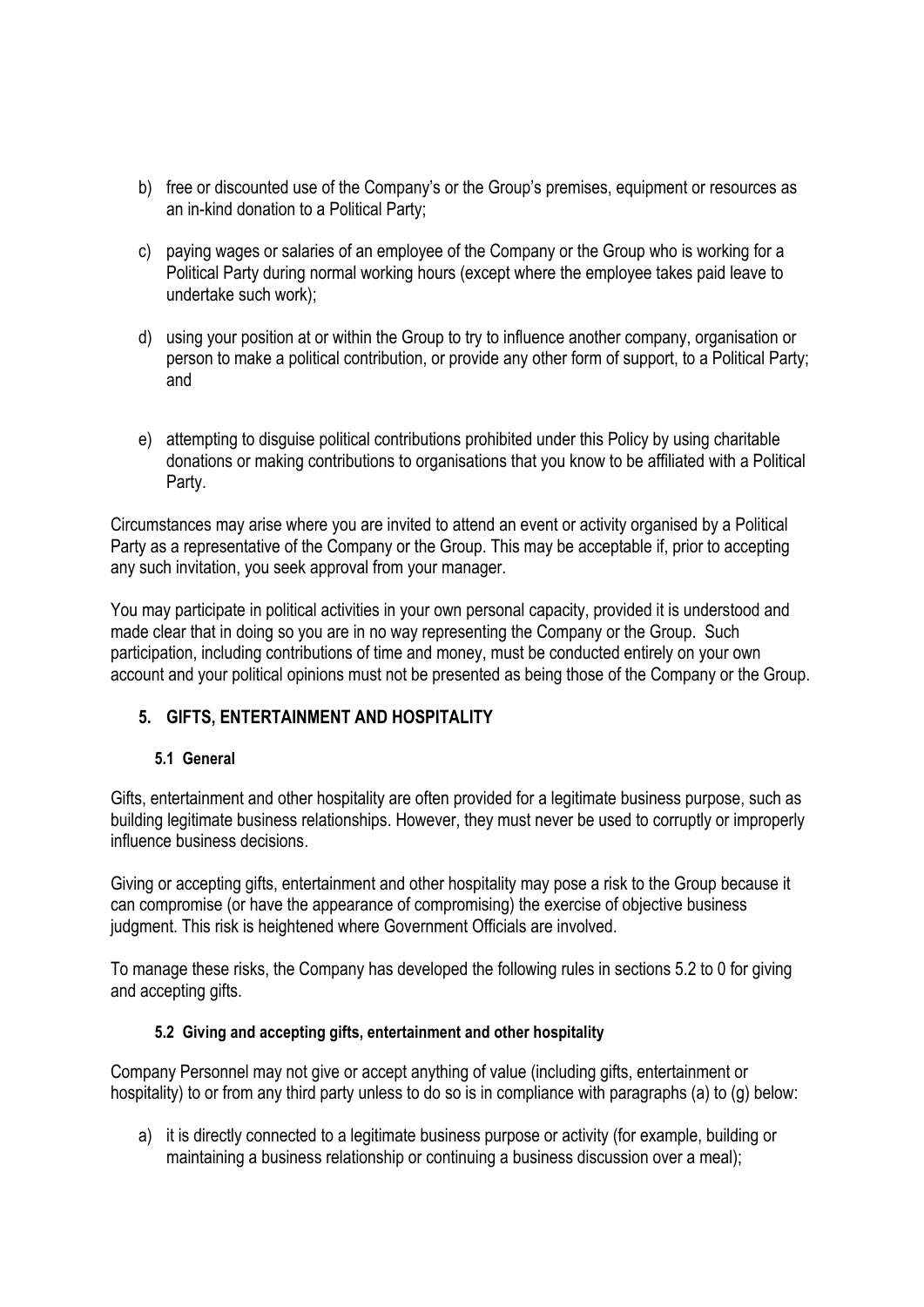- b) it is of an appropriate value and nature in line with common business courtesies and considering local custom, the position of the recipient and the circumstances;
- c) it does not violate local laws or norms;
- d) it is not in the form of cash or cash equivalents (such as vouchers or gift certificates);
- e) it is given and accepted openly and not secretly;
- f) the giving or acceptance of the gift would not cause a third party to form an impression that there is an improper connection between that gift and a business opportunity; and
- g) it otherwise complies with the limits and requirements of this section 5.

If Company Personnel have any concerns about the appropriateness of a gift, entertainment or hospitality which they give or receive (or intend to give or receive), they should seek prior approval from their relevant manager.

## **5.3 Gifts to Government Officials**

Prior written approval of your manager must be obtained for any gift or hospitality given to or received from any Government Official, provided that gifts or hospitality of an insignificant value, such as promotional items (for example, pens, notepads, calendars and other branded items) or refreshments offered during a meeting, may be given and accepted without such prior approval.

## **5.4 Gifts to other third parties**

Gifts or hospitality to persons other than Government Officials should never be offered or accepted without the prior written approval of the Company's Chief Executive Officer where the value of the gift or hospitality exceeds:

- a) A\$300 per person in the case of gifts; or
- b) A\$200 per person in the case of meals, entertainment and hospitality.

Gifts or hospitality of an insignificant value (including those referred to in section 5.3) may be given and accepted without such prior approval.

## **5.5 Gifts register**

All gifts and hospitality offered, provided or received by Company Personnel must be recorded in the Company's Gift and Hospitality Register which is maintained by the Company Secretary, other than gifts or hospitality of an insignificant value (including those referred to in section 5.3) which may be given and accepted without being recorded.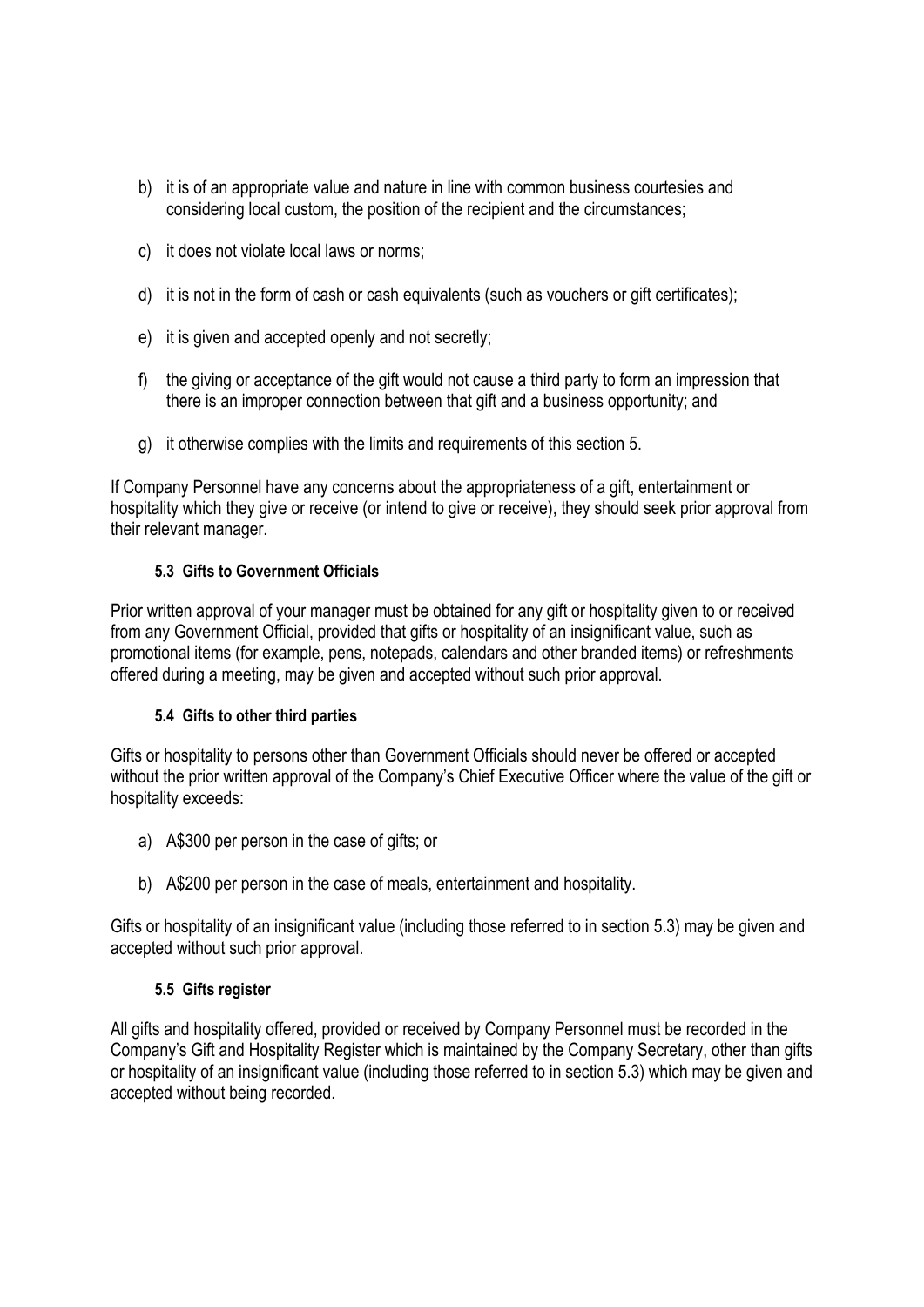# **6. DEALING WITH THIRD PARTIES AND BUSINESS PARTNERS**

The Company carefully selects third parties with which it conducts business (including consultants, contractors, distributors, joint venture partners, co-investors, agents and intermediaries) (**Business Partners**) and seeks to ensure that those Business Partners also abide by applicable anti-bribery and anti-corruption laws. Any improper conduct by a Business Partner may damage the Group's reputation and expose the Group and Company Personnel to criminal or civil liability or other sanctions.

Company Personnel must always obtain pre-approval from the Company's Chief Executive Officer before engaging a Business Partner. As part of the pre-approval process, Company Personnel must conduct appropriate due diligence on a potential Business Partner, having regard to various factors such as the location and nature of the proposed relationship/transaction, the value of the proposed transaction, the third party's past conduct, the level of interaction which the third party might have with Government Officials on the Company's (or the Group's) behalf and the existence or otherwise of alternative suppliers of the relevant goods or services.

# **7. CONFLICT OF INTEREST**

Company Personnel must use all reasonable endeavours to avoid business dealings and personal relationships which cause or may cause conflicts of interest with their relationship to the Company or the Group. A conflict of interest arises when a person's position within (or relationship with) any member of the Group or their financial or other personal considerations or interests affect, have the potential to affect, or could have the appearance of affecting, their judgment, objectivity and independence.

If you are involved directly or indirectly in any outside activities, financial interests or relationships that give rise to an actual conflict of interest or the appearance of one, you must promptly advise your manager and give them details of the conflict. Your manager will ensure the matter is properly reviewed before providing guidance on the appropriate steps to take in response to the conflict. Depending on the circumstances, it may be necessary to excuse yourself from any decision-making process where you have an interest that influences, or may be perceived as influencing, your ability to make an objective decision and to fulfil your responsibilities to the Company or the Group.

# **8. RECORD KEEPING**

The Company and Company Personnel must keep accurate and complete accounts, invoices, and other documents and records relating to dealings with any Business Partner and other third parties. Company Personnel must:

- a) not make any false or misleading entries in the books and records of the Company or the Group;
- b) ensure contracts, invoices and other documents relating to relationships with Business Partners or other third parties accurately describe the transactions to which they relate;
- c) comply with all payment control procedures put in place by the Company from time to time; and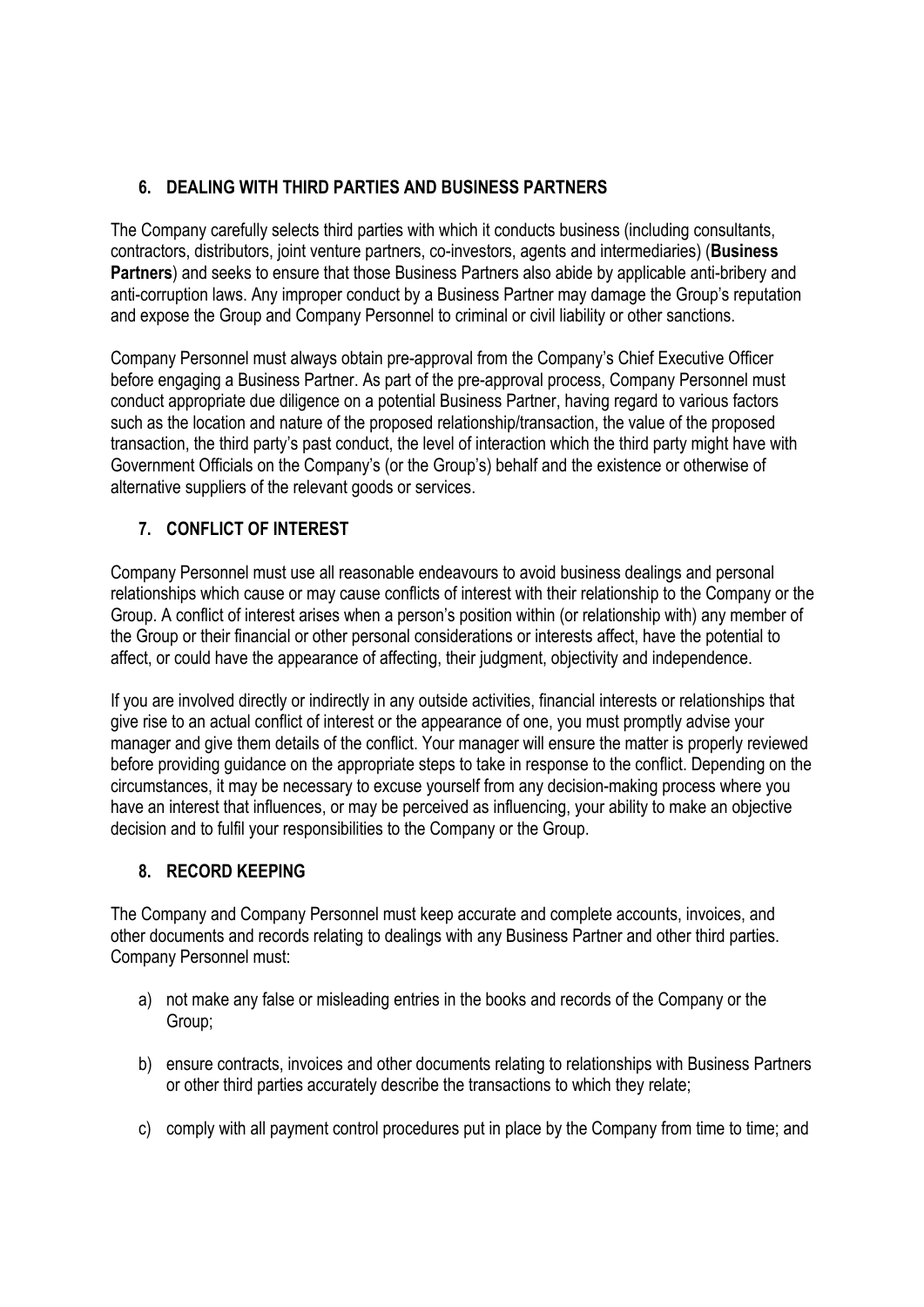d) comply with all requirements to record and obtain approvals for payments and expenses in this Policy (including in relation to gifts, hospitality, entertainment, charitable donations and political donations).

## **9. YOUR RESPONSIBILITIES**

All Company Personnel must at all times comply with this Policy and take steps to prevent, detect and report behaviour which may breach this Policy. This includes looking out for signs or instances of improper conduct in connection with the Group's business and immediately reporting any actual or suspected improper conduct or other violation of this Policy to the relevant person identified in this Policy.

The Company strongly encourages Company Personnel to report any suspected or actual breach of this Policy. Company Personnel must not retaliate in any way or otherwise cause any detriment to any person who reports in good faith a breach or suspected breach of this Policy, and the Company is committed to ensuring that no person will suffer detriment in circumstances where they have reported a matter in good faith in accordance with the Company's Whistleblower Policy available at http://www.lincolnminerals.com.au/corpgovernance.php.

## **10. BREACH OF THIS POLICY**

A breach of this Policy will be regarded by the Company as serious misconduct, and will be investigated and addressed by the Company. Depending on the circumstances, consequences may include:

- a) disciplinary action, including termination of employment;
- b) cessation of the business relationship with the Company;
- c) referral of the matter to regulatory and law enforcement authorities; and/or
- d) criminal and civil penalties or fines, criminal convictions and imprisonment.

A breach of this Policy could also result in serious business consequences for the Company and the Group, such as loss of business and damage to relationships.